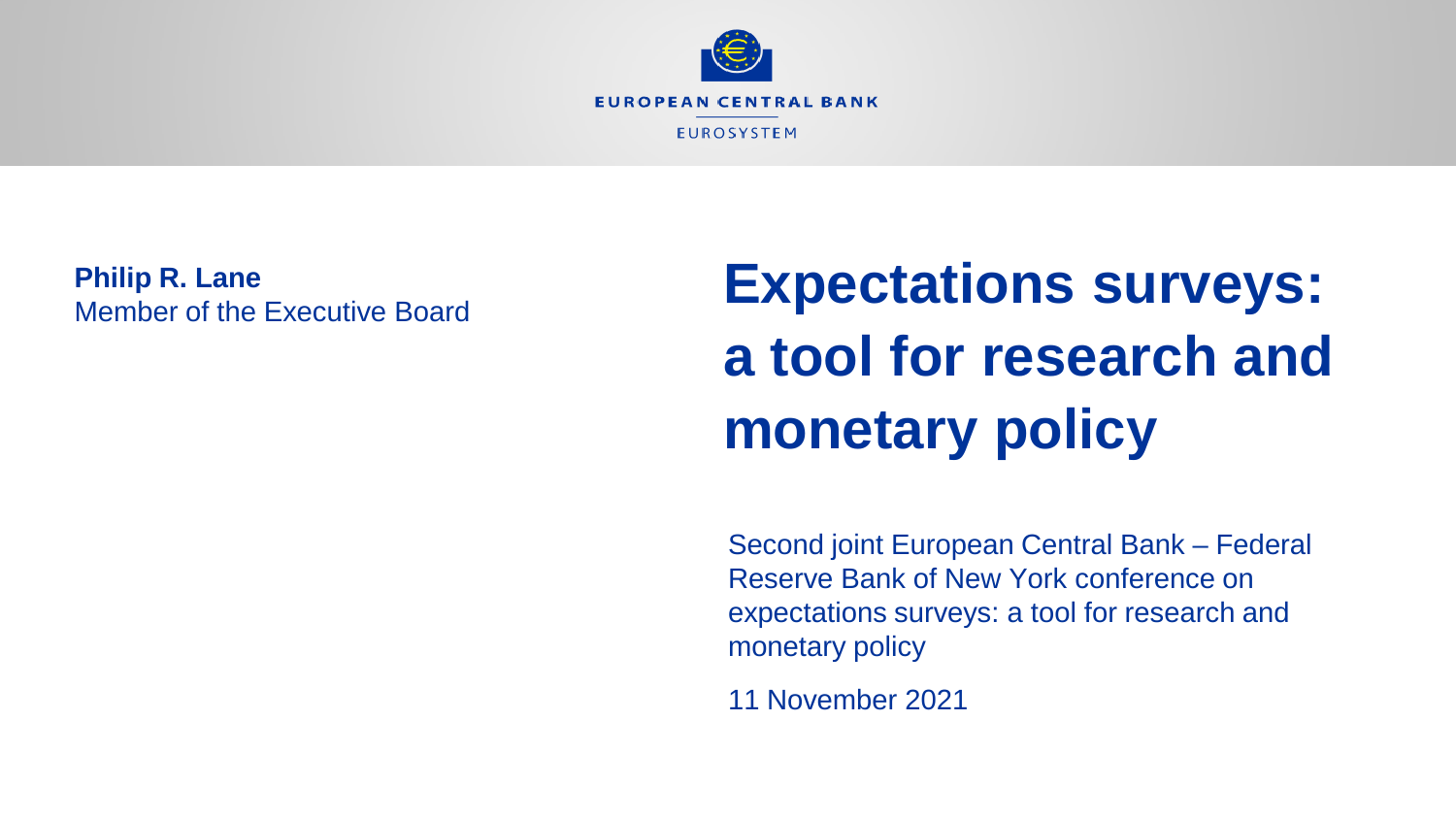- Introduction
- Using the ECB's Consumer Expectations Survey for policy
	- Household savings during the pandemic
	- The effectiveness of targeted government support
	- The importance of monetary policy communication with the public
- Concluding remarks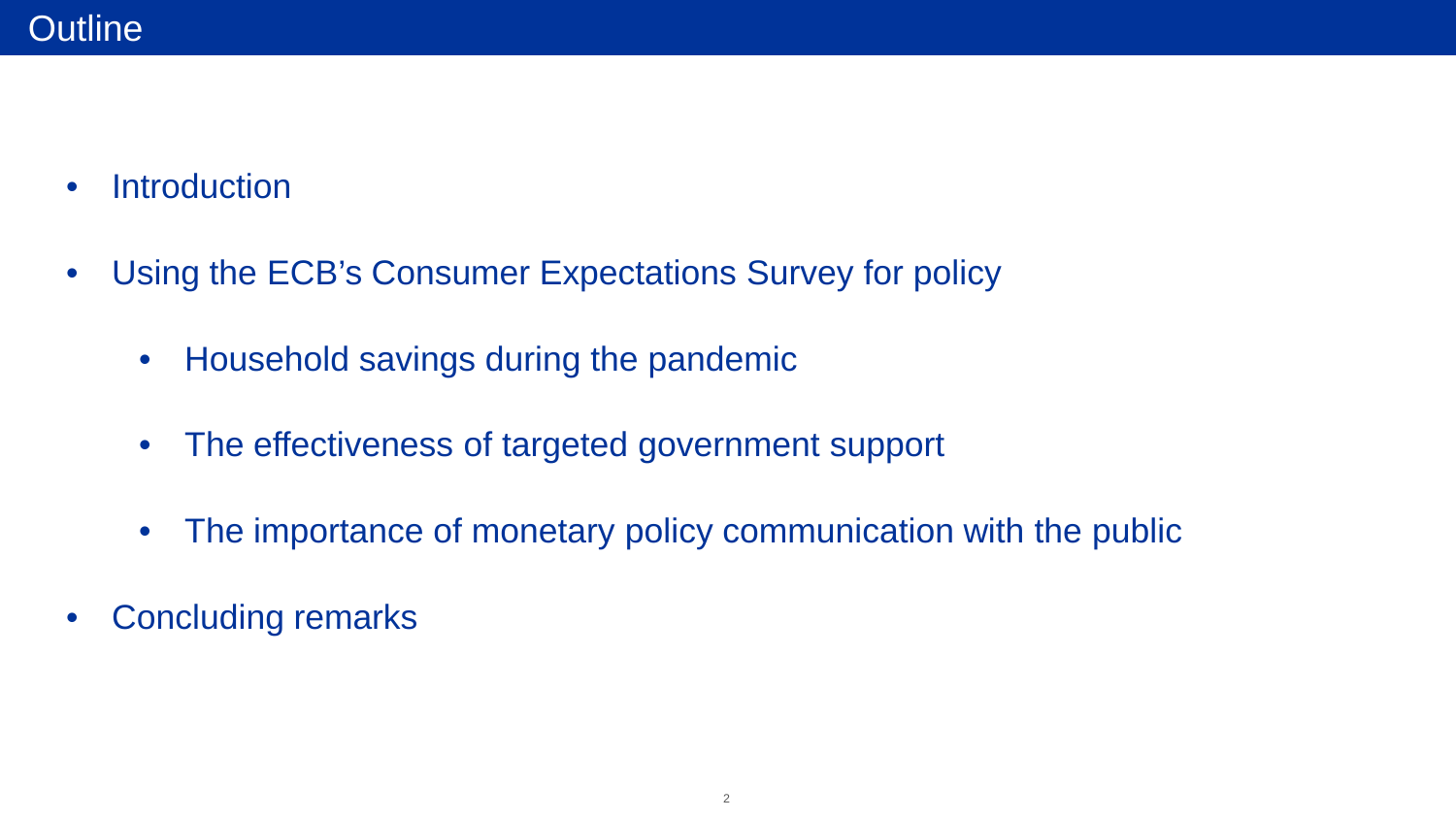#### **Breakdown by saving instruments**

(Percentage points, change w.r.t. 2019)



#### **Breakdown by economic drivers**

(Percentage points, change w.r.t. 2019 Q4)



#### Sources: Eurostat and ECB calculations.

Notes: The saving rate is measured as a percentage of gross disposable income. The left-hand chart uses non-seasonally adjusted data and shows the change in the saving rate with respect to the corresponding quarter of 2019. The right-hand chart uses seasonally adjusted data and shows the change in the saving rate with respect to the fourth quarter of 2019. The saving rate in the left-hand chart differs somewhat from the saving rate in right-hand chart owing to statistical discrepancies between the financial and non-financial accounts, as well as a different reference quarter owing to the use of nonseasonally adjusted data.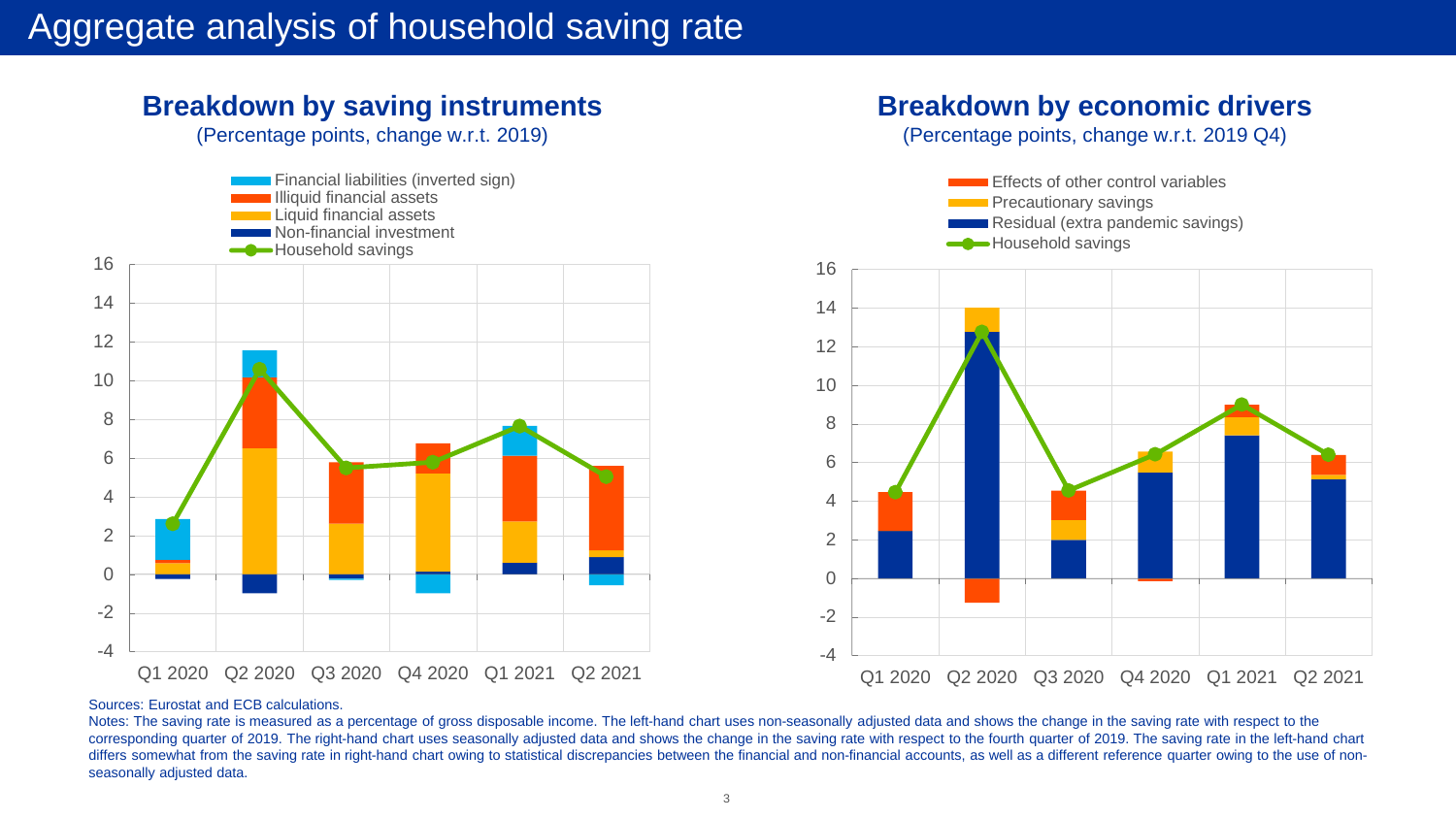#### **Share of savers and dis-savers**

(% of all respondents)



Source: ECB Consumer Expectations Survey (CES) – March 2021.

Note: "Since January 2020, has your household added any money to, or withdrawn any money from your savings or financial investments? This does not include any changes in those investments resulting from changes in the financial market prices.*"* All reported numbers are aggregated using individual household weights.



(% of savers/dis-savers)



Source: ECB Consumer Expectations Survey (CES) – March 2021.

Note: "How important have each of the following been in your household's decision to add more/withdraw more from your savings or financial investments than to withdraw from/ add to them?" All reported numbers are aggregated using individual household weights.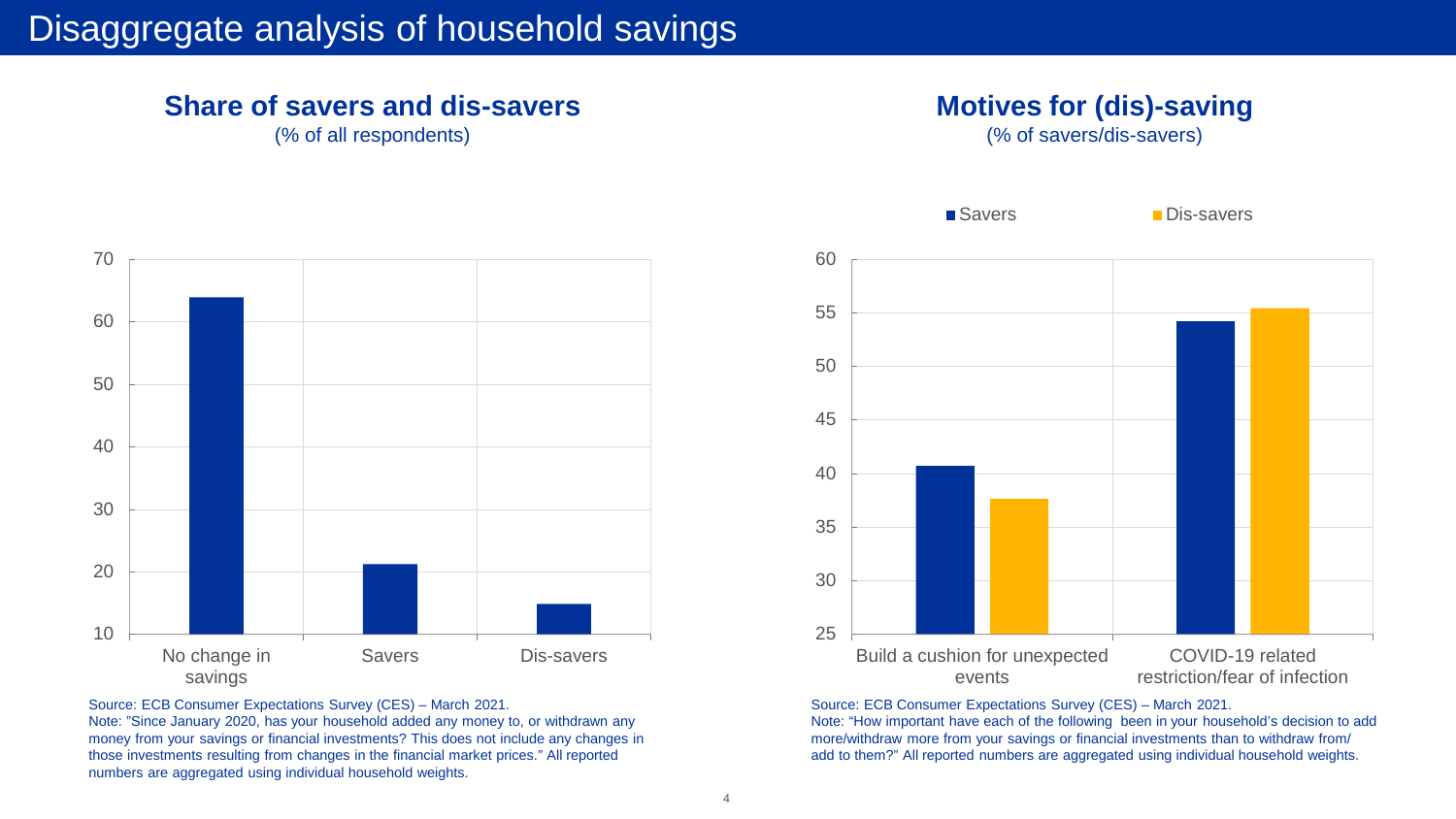#### **Net savings across the income distribution**

(Net savings among respondents with COVID-19-related reasons as the most important motivation for (dis-)saving, by income quintile; % of monthly income)



Source: ECB Consumer Expectations Survey (CES) – March and May 2021. Note: Results have been consolidated across savers / dis-savers. Savings/dis-savings refer to the period January 2020-May 2021. All reported numbers are aggregated using individual household weights.

#### **Use of net savings in the next year**

(% of net savings)



Source: ECB Consumer Expectations Survey (CES) – April 2021.

Note: For each of the adjustment margins results have been consolidated across savers / dis-savers. Net savings refer to the amounts accumulated since January 2020. "How important have each of the following been in your household's decision to add more to/ withdraw more from your savings or financial investments than to withdraw from/add to them?" "Over the next twelve months how do you plan to use/to react this additional/ reduced amount of savings or financial investments." All reported numbers are aggregated using individual household weights.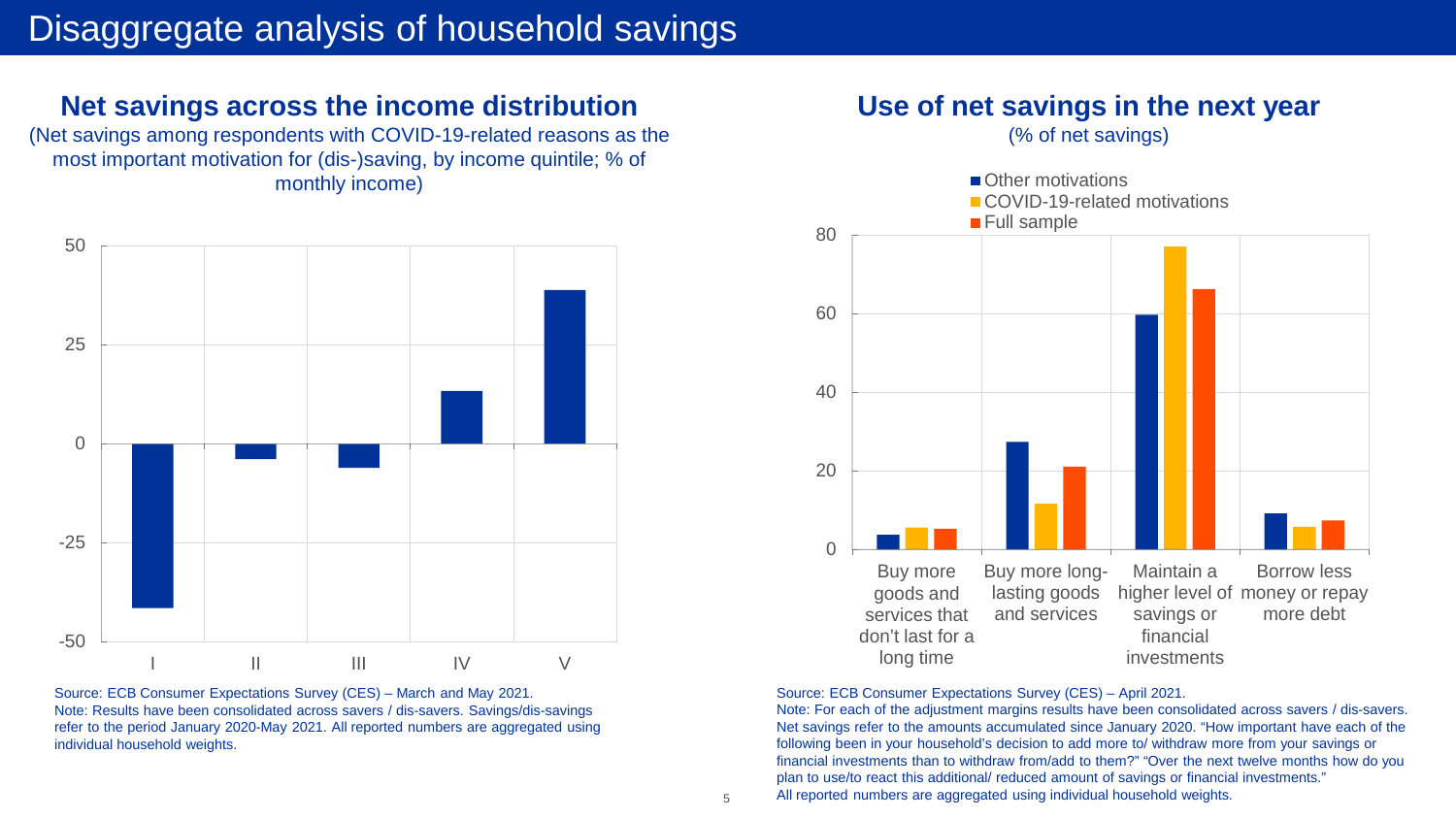#### **Consumption over the last 12 months compared to pre-COVID-19**

(% of respondents)



Source: ECB Consumer Expectations Survey (CES) – July 2021.

Note: "Which of the following best describes your household's total consumption of all goods and services over the past twelve months? Your consumption was higher than / about as much as / lower than what your household used to consume on average prior to the COVID-19 pandemic." All reported numbers are aggregated using in weights.

#### **Consumption over the next 12 months compared to pre-COVID-19**

(% of respondents)



Source: ECB Consumer Expectations Survey (CES) – July 2021.

Note: "Which of the following best describes your household's total consumption of all goods and services over the next twelve months? You plan to consume more/about as much as/ less than what your household used to consume on average prior to the COVID-19 pandemic." All reported numbers are aggregated using individual household weights.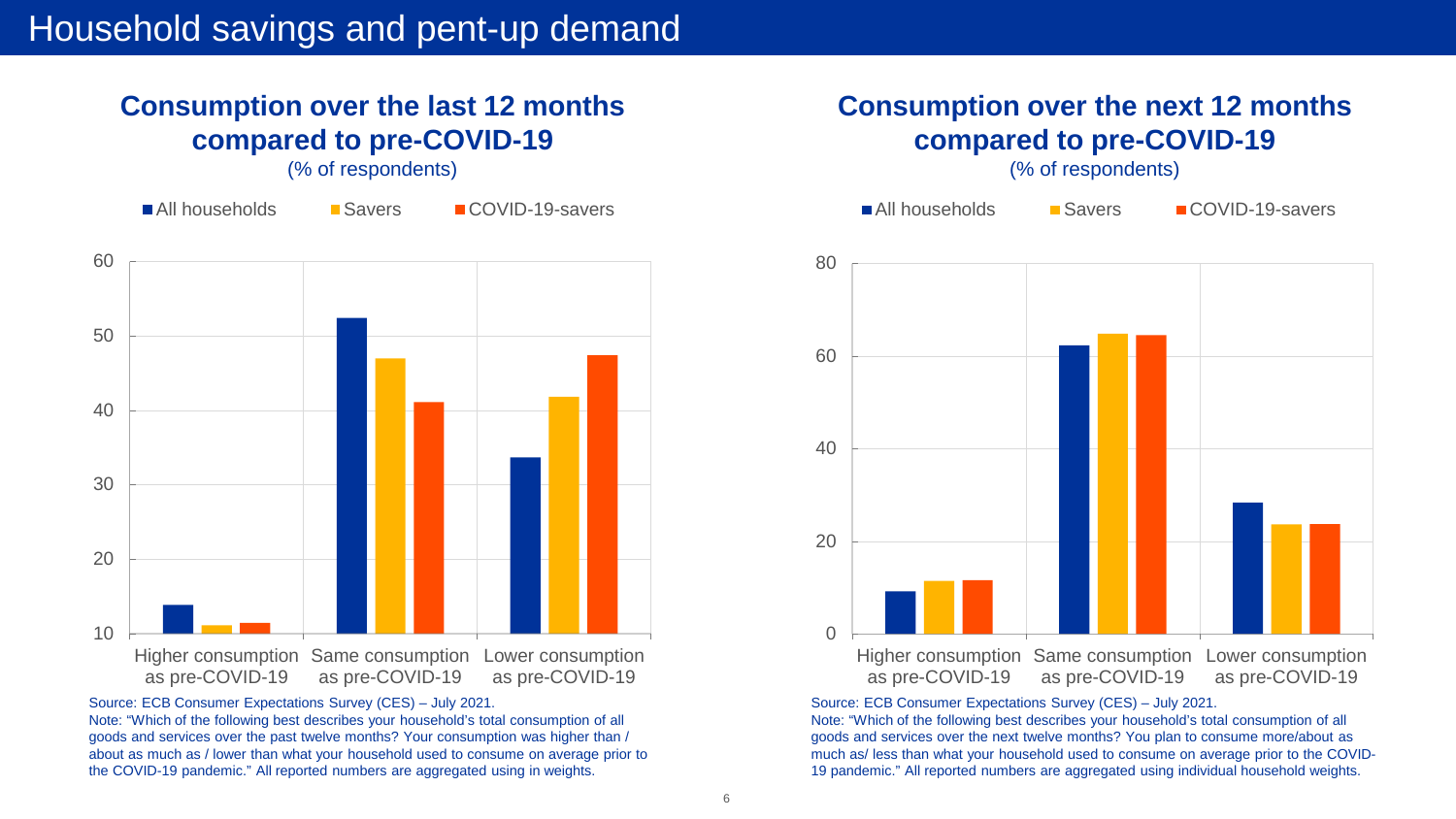## Government support during the pandemic

#### **Types of COVID-19-related government support**

(% of respondents indicating they received support, by type)



Source: ECB Consumer Expectations Survey (CES) – September 2021.

Note: "In response to the coronavirus (COVID-19) outbreak, governments are introducing policies to support households, workers and businesses. Please indicate whether your household has received such support in any of the following forms since January 2020." All reported numbers are aggregated using individual household weights.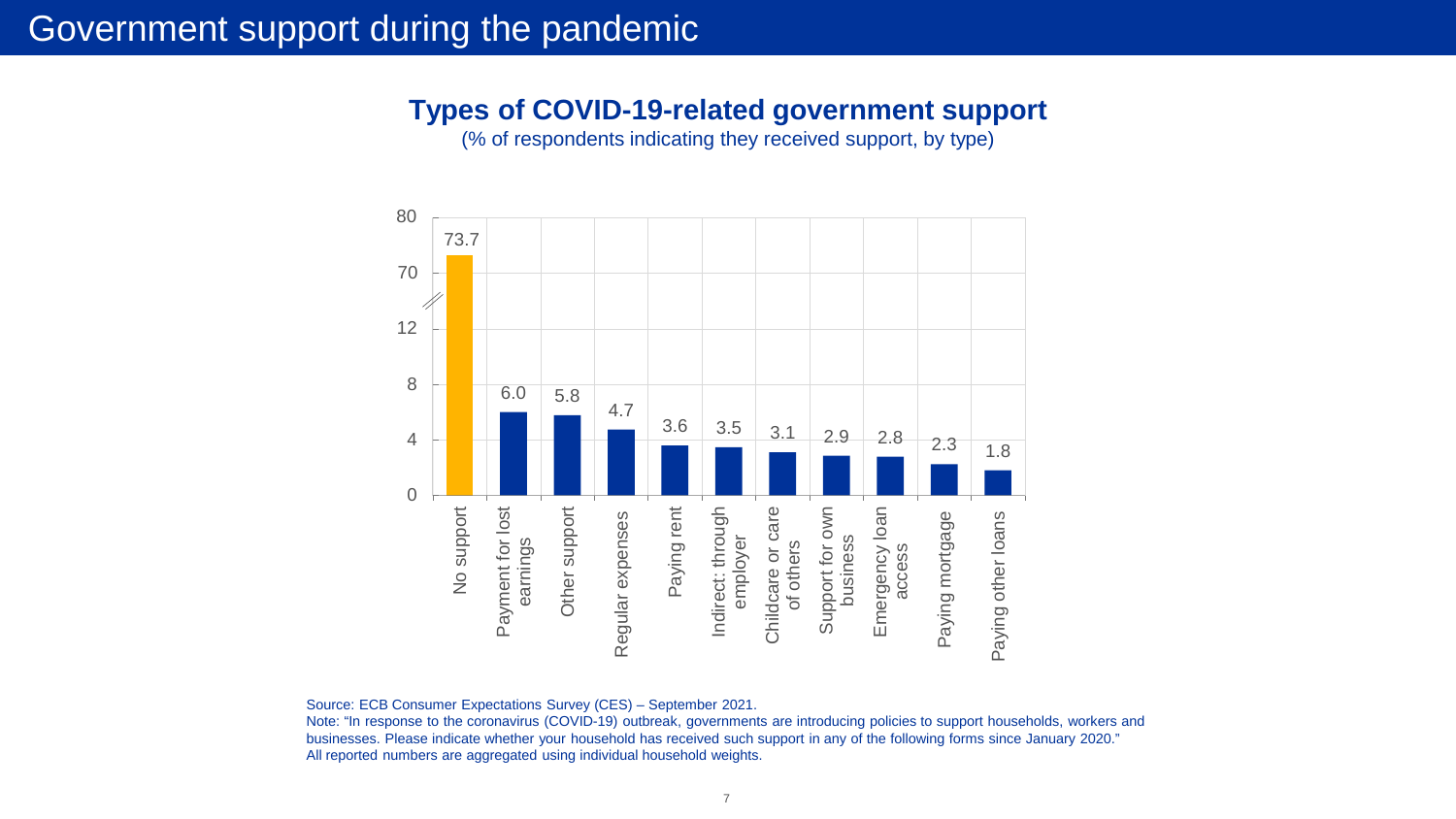## Targeted nature of government support

### **Lower hours worked and government support**

(x-axis: income percentiles, y-axis: % of respondents)

Share of respondents receiving government support



Source: ECB Consumer Expectations Survey (CES) – June 2020. Notes: All reported numbers are aggregated using individual household weights.

#### **Liquidity-constrained households**

(x-axis: income percentiles: y-axis: % of respondents)



Source: ECB Consumer Expectations Survey (CES) – June 2020.

Notes: Households are considered as liquidity-constrained if they report that they are not able to pay for an unexpected expense equalling one month of their household income. All reported numbers are aggregated using individual household size weights.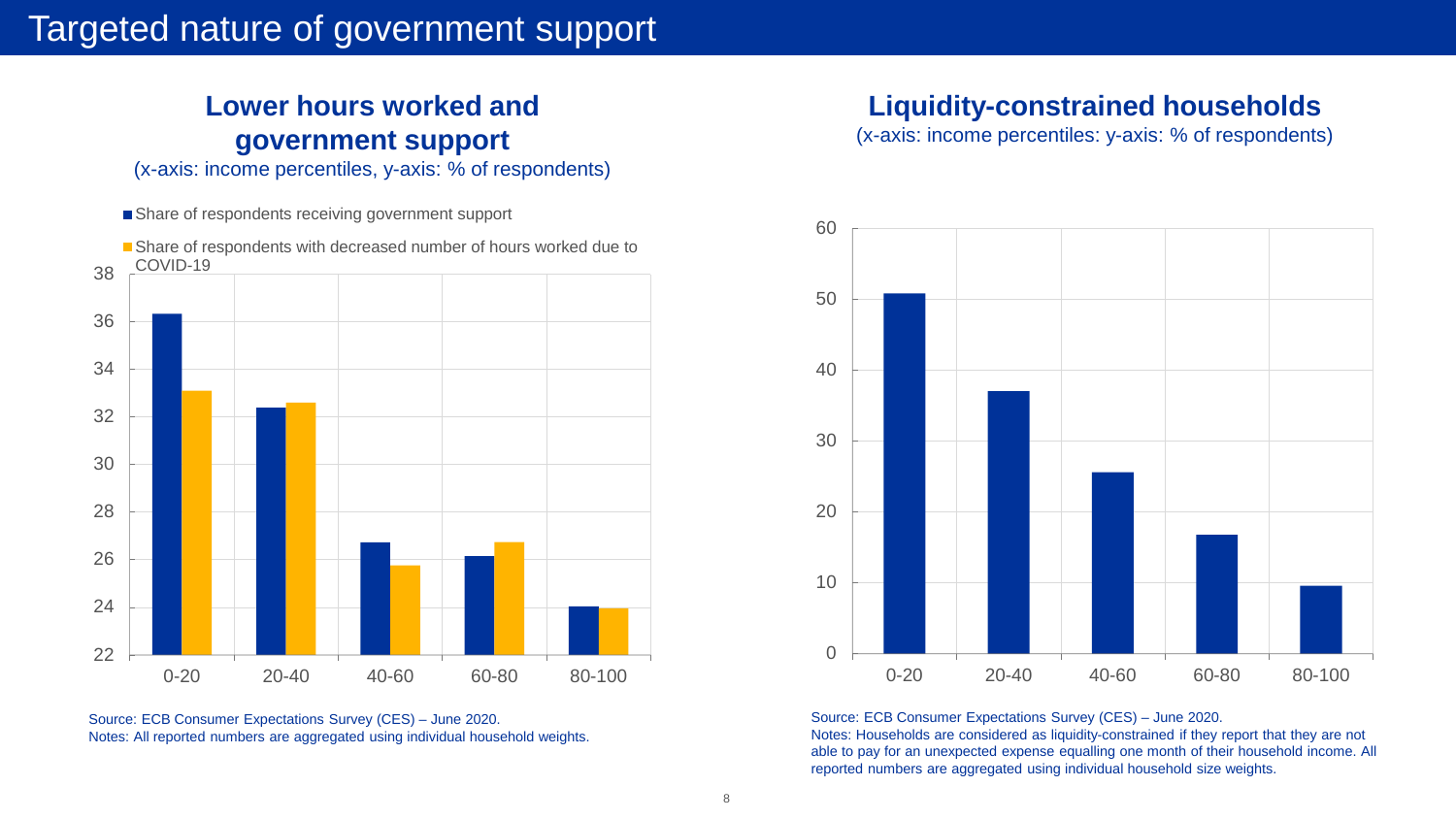## Perceived adequacy of government support and consumption

#### **Holiday purchases vs. perceived adequacy of government support**

(x-axis: perceived government support; y-axis: % of respondents purchasing a holiday)



Source: ECB Consumer Expectations Survey (CES) – July 2020 - August 2021. Note: The question on consumption reads: "Which of the following have you purchased in the past 30 days? Please select all that apply."

#### **Non-durable consumption vs. perceived adequacy of government support**

(x-axis: perceived government support; y-axis: log consumption non-durables)



Source: ECB Consumer Expectations Survey (CES) – July 2020 - July 2021. Note: The question on consumption is asked on a quarterly frequency and reads: "During <last month>, how much did your household spend on goods and services on each of the individual components listed below?" Numbers exclude debt repayments and are taken from a follow-up checking screen on the entered amounts of past-month spending.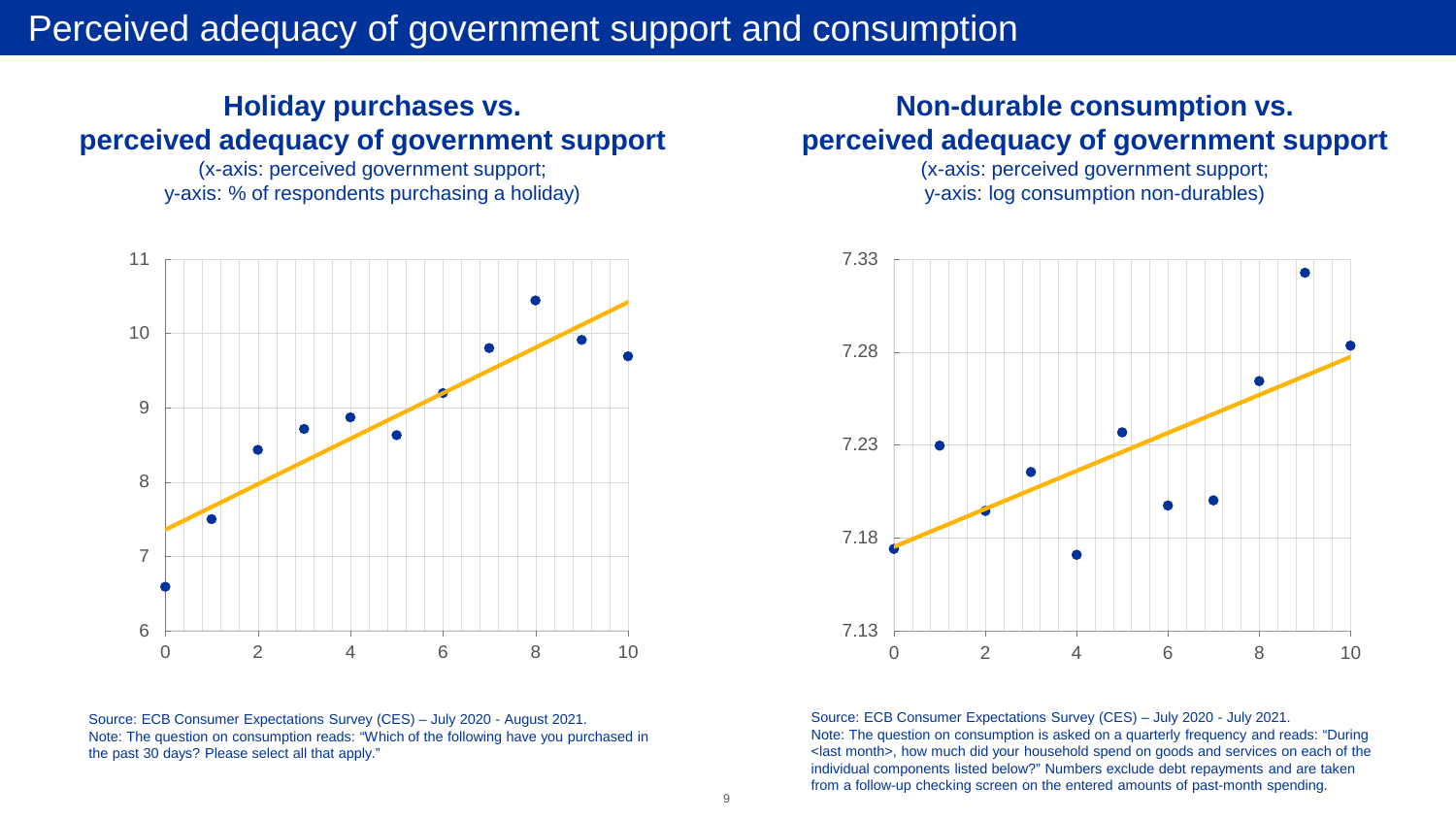#### **Adequacy of government support across the income distribution**

(x-axis: income quintiles; y-axis: % of monthly income (lhs), adequacy scale 0-10 (rhs))



Source: ECB Consumer Expectations Survey (CES) – October 2021. Note: Quintiles refer to the distribution of net monthly income. Spending on utilities refers to the average spending on utilities reported in July and October 2021 as a share of net monthly income. All reported numbers are aggregated using individual household weights.

#### **Revision in holiday plans and adequacy of government support w.r.t. energy prices**

(x-axis: adequacy of government support, scale 0-10; y-axis: change in % of respondents purchasing a holiday, pp)



Source: ECB Consumer Expectations Survey (CES) – October 2021.

Note: Households are asked to report their intention to purchase a holiday over the next 12 months. The revision in holiday plans refers to the change between July and October 2021 in the share of households planning a holiday in the next 12 months. All reported numbers are aggregated using individual household weights.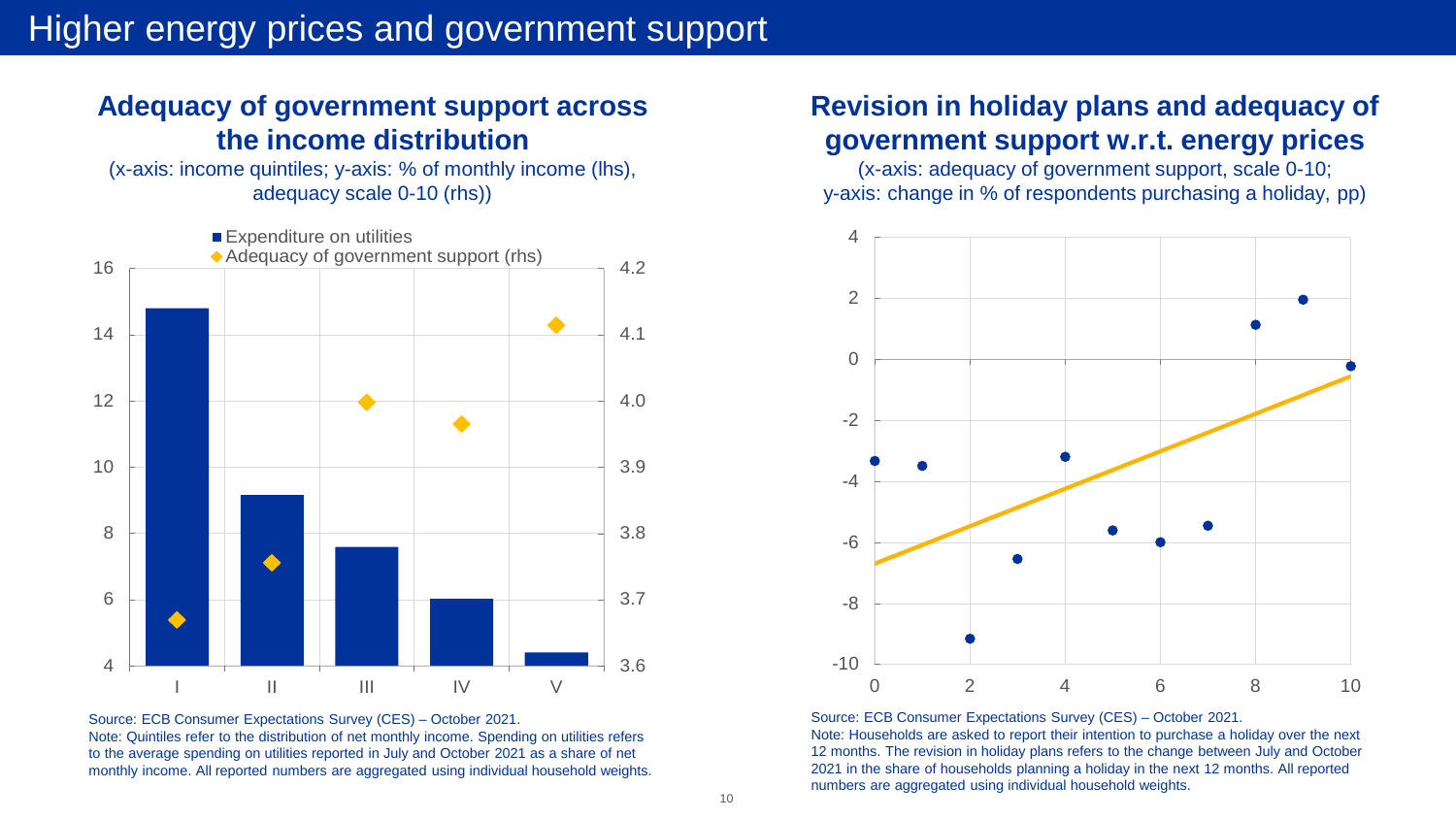#### **Information about the ECB: channels**

(% of all respondents, by information source)

#### **Information about the ECB: topics**

(% of respondents who have seen or heard information about the ECB, by topic)



Source: ECB Consumer Expectations Survey (CES) – September 2021. Note: "In the past two months, have you seen or heard information about the European Central Bank (ECB) from any of the following sources?" Apart from "No info", all other options are not mutually exclusive, leading to a total sum higher than 100% of the respondents. All reported numbers are aggregated using individual household weights.



Source: ECB Consumer Expectations Survey (CES) – September 2021.

Note: "What were the main pieces of information about the European Central Bank (or its monetary policy) that you heard about in the past two months?" Apart from "Don't know", all other options are not mutually exclusive, leading to a total sum higher than 100% of the respondents. All reported numbers are aggregated using individual household weights.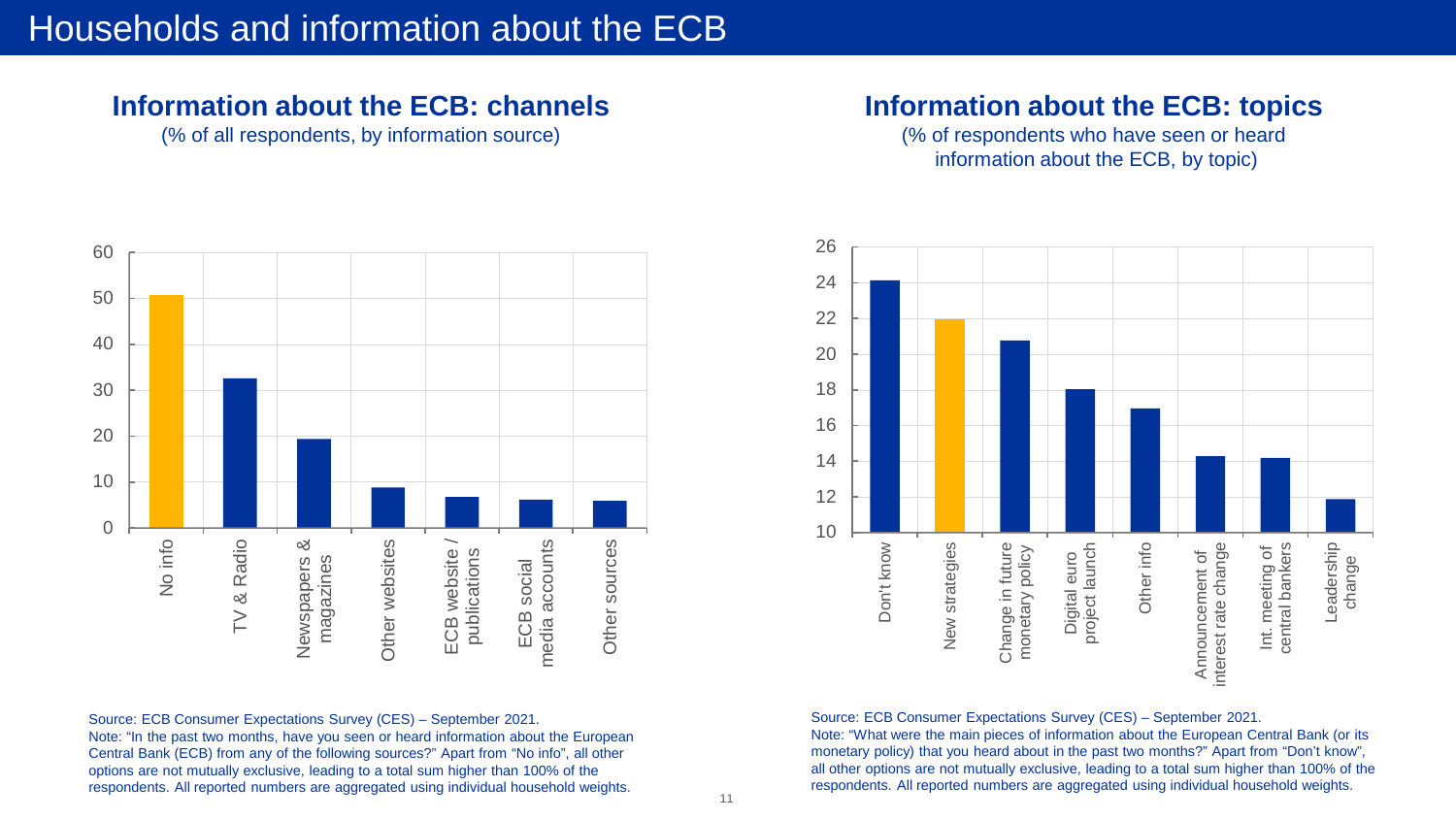## Knowledge about the ECB, trust, and inflation expectations

#### **Knowledge about and trust in the ECB**

(x-axis: ECB knowledge score, range 0-7; y-axis: trust in the ECB score, range 0-10)



Source: ECB Consumer Expectations Survey (CES) – May 2020. Note: The panel uses May 2020 data and takes country-level differences into account. The ECB knowledge score is computed as the total number of correct responses to seven statements.

#### **Trust in the ECB and expected inflation**

(x-axis: trust in the ECB score, range 0-10); y-axis: expected inflation, 12 months ahead)



Source: ECB Consumer Expectations Survey (CES) – April 2020 - February 2021. Note: The panel accounts for individual and survey-month fixed effects using April 2020 to February 2021 data. Inflation expectations for 12 months ahead of the interview date are obtained from an open-ended question and have been winsorised at the 2<sup>nd</sup> and 98<sup>th</sup> percentiles to account for outliers.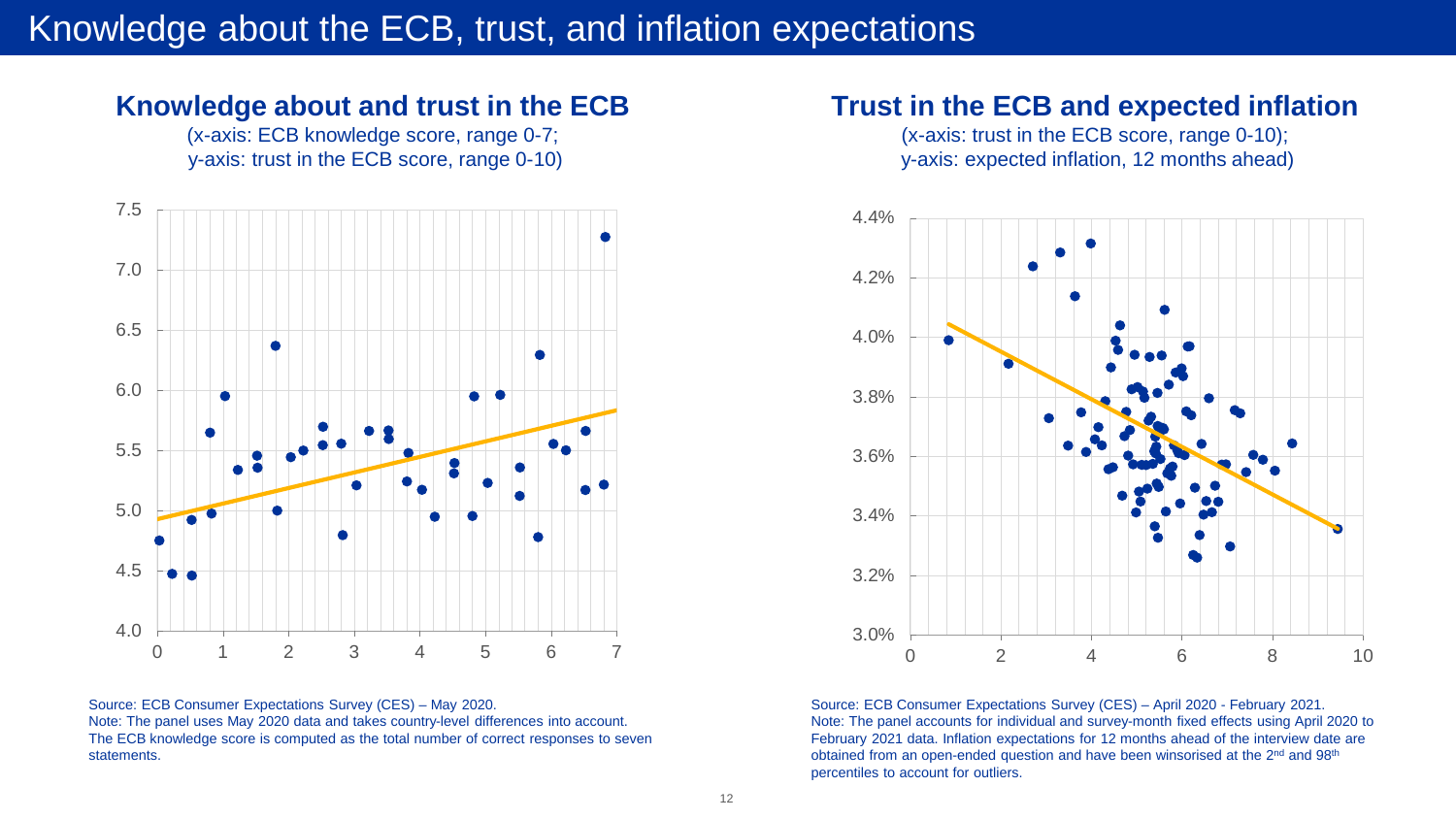#### **Median one-year ahead inflation expectations**

(annual percentage change)



Source: ECB Consumer Expectations Survey (CES), Eurostat, and ECB staff calculations – October 2021.

Note: "How much higher/lower do you think prices in general will be 12 months from now in the country you currently live in?" All reported numbers are aggregated using individual household weights.



Source: ECB Consumer Expectations Survey (CES), Eurostat, and ECB staff calculations – October 2021.

Note: "How much higher/lower do you think prices in general will be 12 months / 3 years from now in the country you currently live in?" All reported numbers are aggregated using individual household weights.